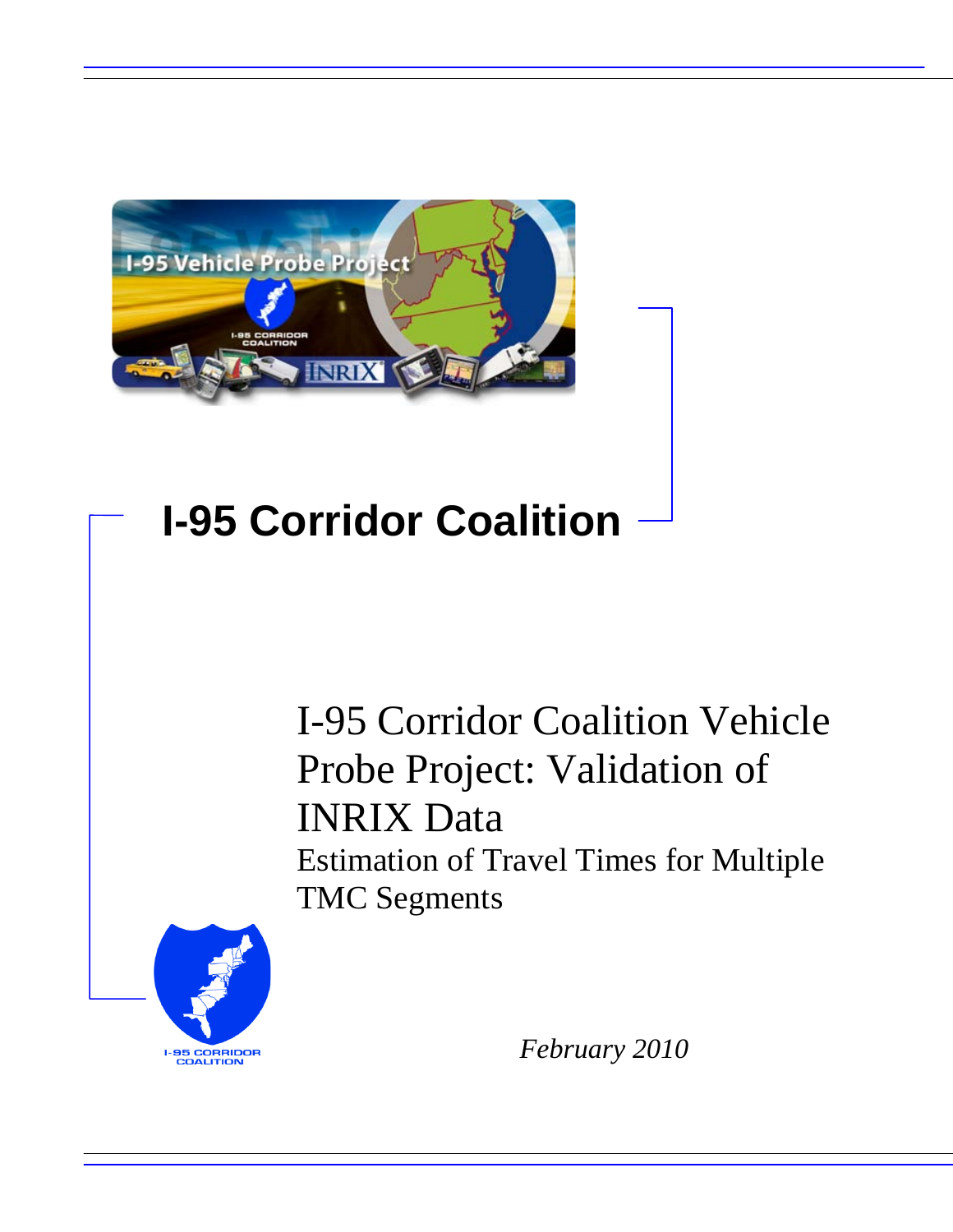# **I-95 CORRIDOR COALITION VEHICLE PROBE PROJECT: VALIDATION OF INRIX DATA**

### *Estimation of Travel Times for Multiple TMC Segments*

*Prepared for:*

I-95 Corridor Coalition

*Sponsored by:*

I-95 Corridor Coalition

*Prepared by:*

Ali Haghani, Masoud Hamedi, Kaveh Farokhi Sadabadi University of Maryland, College Park

*February 2010*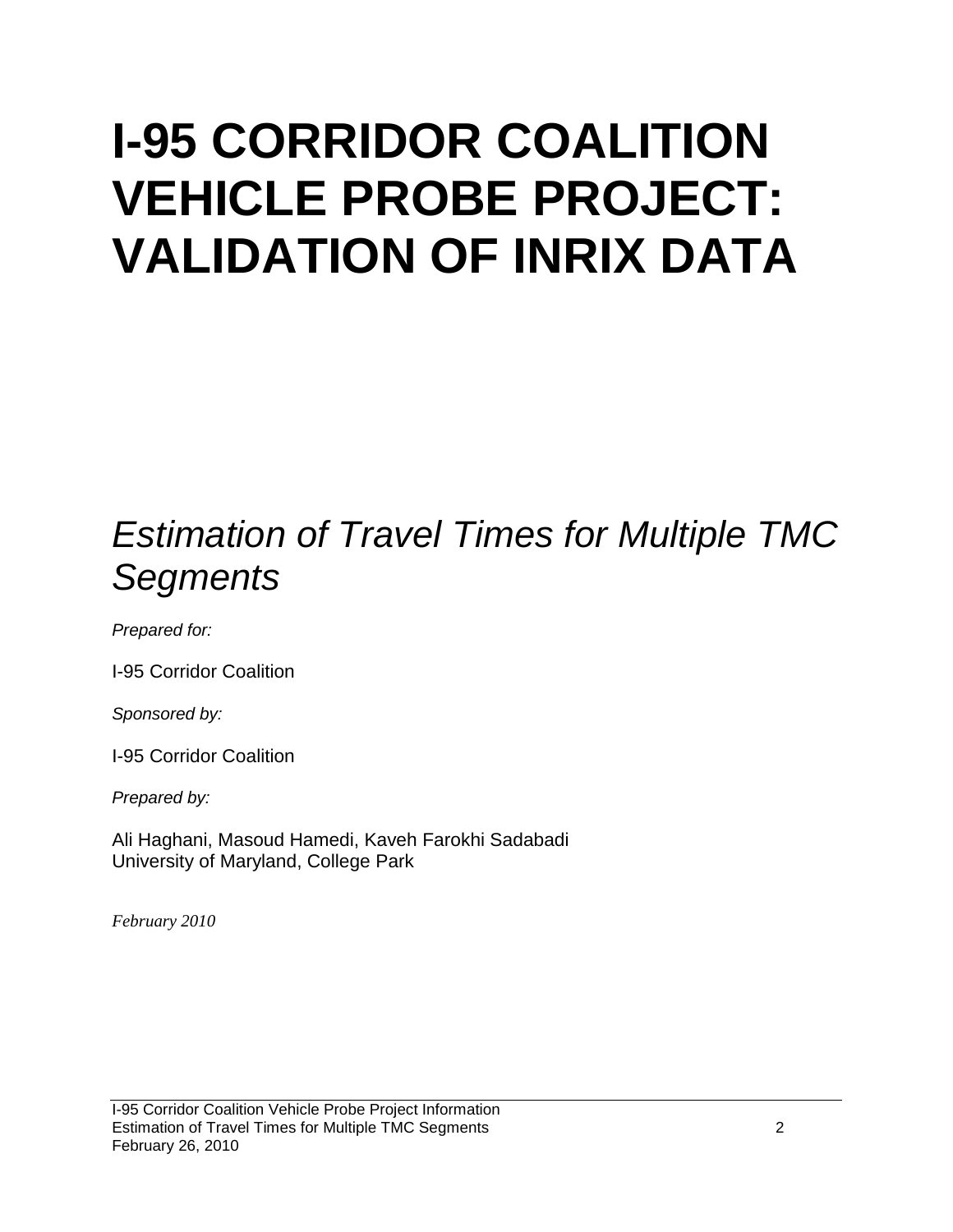#### *Introduction*

The data validation effort for the Vehicle Probe Project optimally studies TMC segments of greater that one mile in length. However, not all TMC segments are greater than one mile. In fact, more than half of the TMC segments in the project study area are less than one mile in length. Therefore, it became necessary to develop a process to validate data along roadways comprised of these shorter TMC segments. It was determined that multiple TMC segments would be studied together by estimating the equivalent travel time based on a path of multiple TMC segments. The following is a discussion of the process developed along with examples to illustrate the method used.

#### *Estimation of the equivalent path-based speeds*

In order to compare INRIX speed feeds with the Bluetooth dataset, for each pair of Bluetooth observations at two endpoints of a path comprised of multiple TMC segments, one equivalent travel time estimate based on INRIX data should be estimated. The estimation is based on the observed exit time of the vehicle from the path segment. Therefore, the initial example given here and the proposed algorithm are based on the exit times.

However, in the final example provided with real data, both forward and backward procedures are applied and results are reported.

First, the time interval to which the end time of a Bluetooth match belongs should be identified. Given the distances and speeds of each segment in that time interval an average travel time for each segment can be calculated. Backtracking based on these travel times we can determine where the vehicle has been at the beginning of the current time interval. Obviously, in the case that the vehicle has been midway on the path the procedure can be repeated with data from the previous interval until it is determined that the vehicle has entered the path during the current time interval. The concept is illustrated through an example.

Figure A-1 shows the aggregated space-time diagram of a path segment comprised of four smaller segments. The segments are 0.4, 0.3, 0.2 and 0.1 mile long (shown on the Y-axis) which together form a one mile path. Time intervals are each five minutes long (X-axis). Sample INRIX speeds (mph) and average travel time (in minutes), respectively are shown for each segment and time interval cell. Two Bluetooth sensors are placed at either end of this longer path. If we have a Bluetooth match with an exit time at 8:11:00 (indicated with the arrow in this figure) then we know it belongs to the 8:15 time interval. In the one minute time that this vehicle has spent in the fourth time interval it has covered the last two segments and parts of the second one:

1-0.24>=0, thus our vehicle has totally covered the fourth segment during this interval, 1-0.24-0.27>=0, thus our vehicle has totally covered the third segment during this interval, 1-0.24-0.27-0.72<0, thus our vehicle has spent 1-0.24-0.27=0.49 min. on the second segment during this interval. This translates to 0.3\*0.49/0.72=0.2 mile of the second segment. In other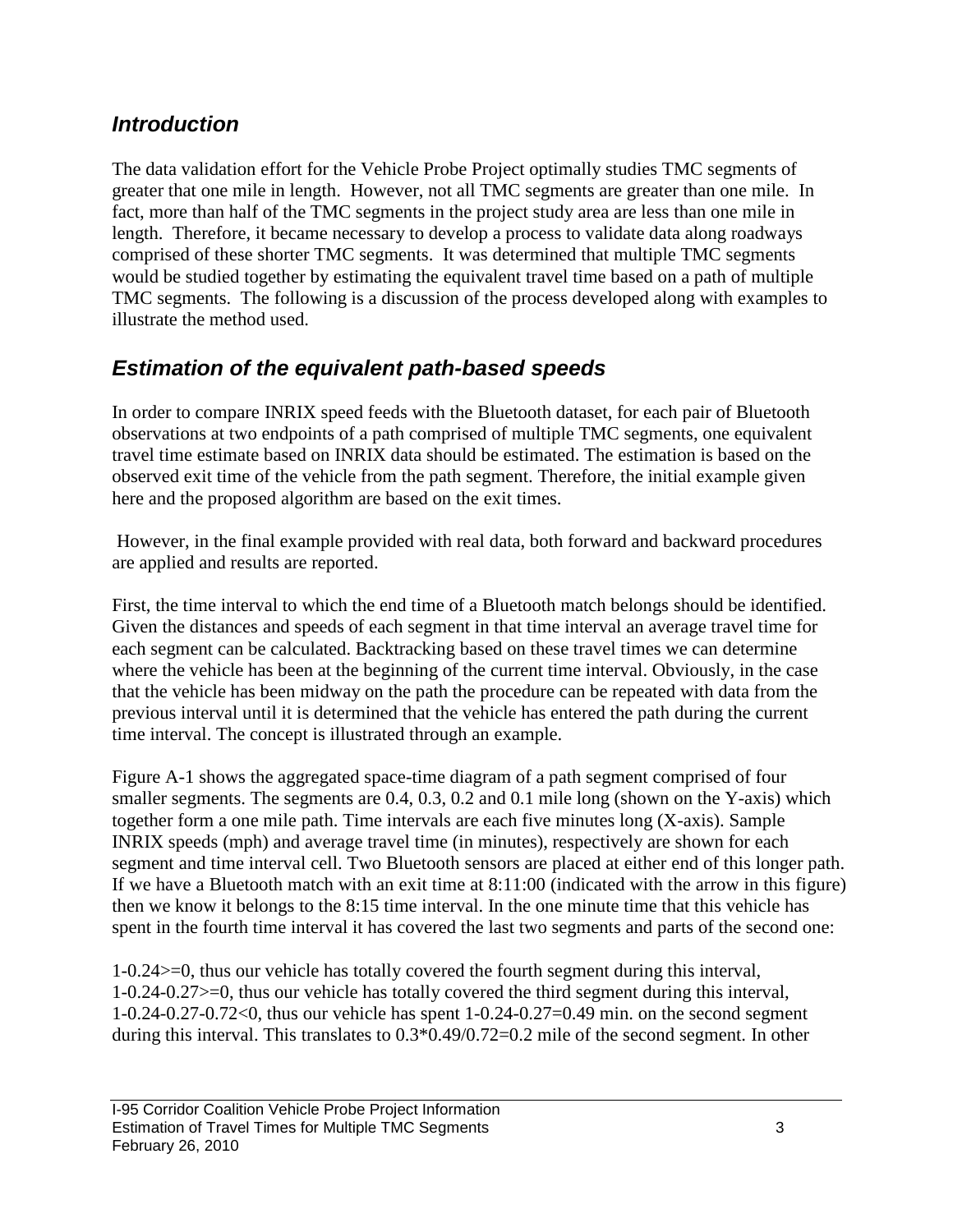words, at the beginning of 8:15 interval, our vehicle has already covered 0.3-0.2=0.1 mile of the second segment.

Given the average speed on the second segment in the 8:10 time interval, our vehicle would have required 0.1/0.3\*0.4=0.13 min. to cover 0.1 mile on the second segment, 5-0.13>=0, thus our vehicle has covered the 0.1 mile on the second segment during the 8:10 interval, 5-0.13-0.8>=0, thus our vehicle has totally covered the first segment during the 8:10 interval.

In total, our vehicle has spent  $1+0.13+0.8=1.93$  min. to go through the segments. This is the equivalent travel time estimated using average reported speeds on each segment which results in an average travel speed equal to  $(0.4+0.3+0.2+0.1)/1.93*60=31.0$  mph for our sample vehicle.

| Tigure A-1 -Aggregated space-time diagram or an example path segment |     |               |         |          |          |  |  |  |
|----------------------------------------------------------------------|-----|---------------|---------|----------|----------|--|--|--|
| Segments<br>TMC                                                      | 0.1 | 45(0.13)      | 30(0.2) | 40(0.15) | 25(0.24) |  |  |  |
|                                                                      | 0.2 | 30(0.4)       | 40(0.3) | 25(0.48) | 45(0.27) |  |  |  |
|                                                                      | 0.3 | 15(1.2)       | 30(0.6) | 45(0.4)  | 25(0.72) |  |  |  |
|                                                                      | 0.4 | 25(0.96)      | 15(1.6) | 30(0.8)  | 45(0.53) |  |  |  |
|                                                                      |     | 8:00          | 8:05    | 8:10     | 8:15     |  |  |  |
|                                                                      |     | Time Interval |         |          |          |  |  |  |

 $\mathop{\text{||}}$ 

**Figure A-1 -Aggregated space-time diagram of an example path segment**

In summary, to estimate the equivalent travel times the following algorithm is proposed:

Given a sequence of segments  $i = 1, ..., N$  forming a path, each with a length,  $l(i)$ , and speed  $S(i, t)$  at time interval t:

For each valid Bluetooth observation pair  $(StTime, EndTime)$  ending at the same time interval  ${T: (T-1)*5 < EndTime \le T*5}$ , let:  $TE = mod(EndTime, 5)$ ;  $n = N; t = T; PTT = 0$ ; While (Ture)

If  $TE \geq \sum_{i=1}^{n} TT(i, t)$  then Break. Find segment j for which,  $TE \ge \sum_{i=i+1}^{n} TT(i, t)$  and  $TE < \sum_{i=1}^{n} TT(i, t)$  $PTT = PTT + TE;$  $TT(j, t-1) = TT(j, t-1) * \frac{\sum_{i=j}^{n} TT(i, t) - TE}{TT(j, t)}$  $TE = 5min; n = j; t = t - 1;$ Loop while, Repeat.

Compute the equivalent average path travel time,  $\overline{PTT}$ Compute the equivalent average speed for comparison with Bluetooth speed:

$$
S_{INRIX}(T) = \frac{\sum_{i=1}^{N} l(i)}{\overline{PTT}}
$$

I-95 Corridor Coalition Vehicle Probe Project Information Estimation of Travel Times for Multiple TMC Segments 4 February 26, 2010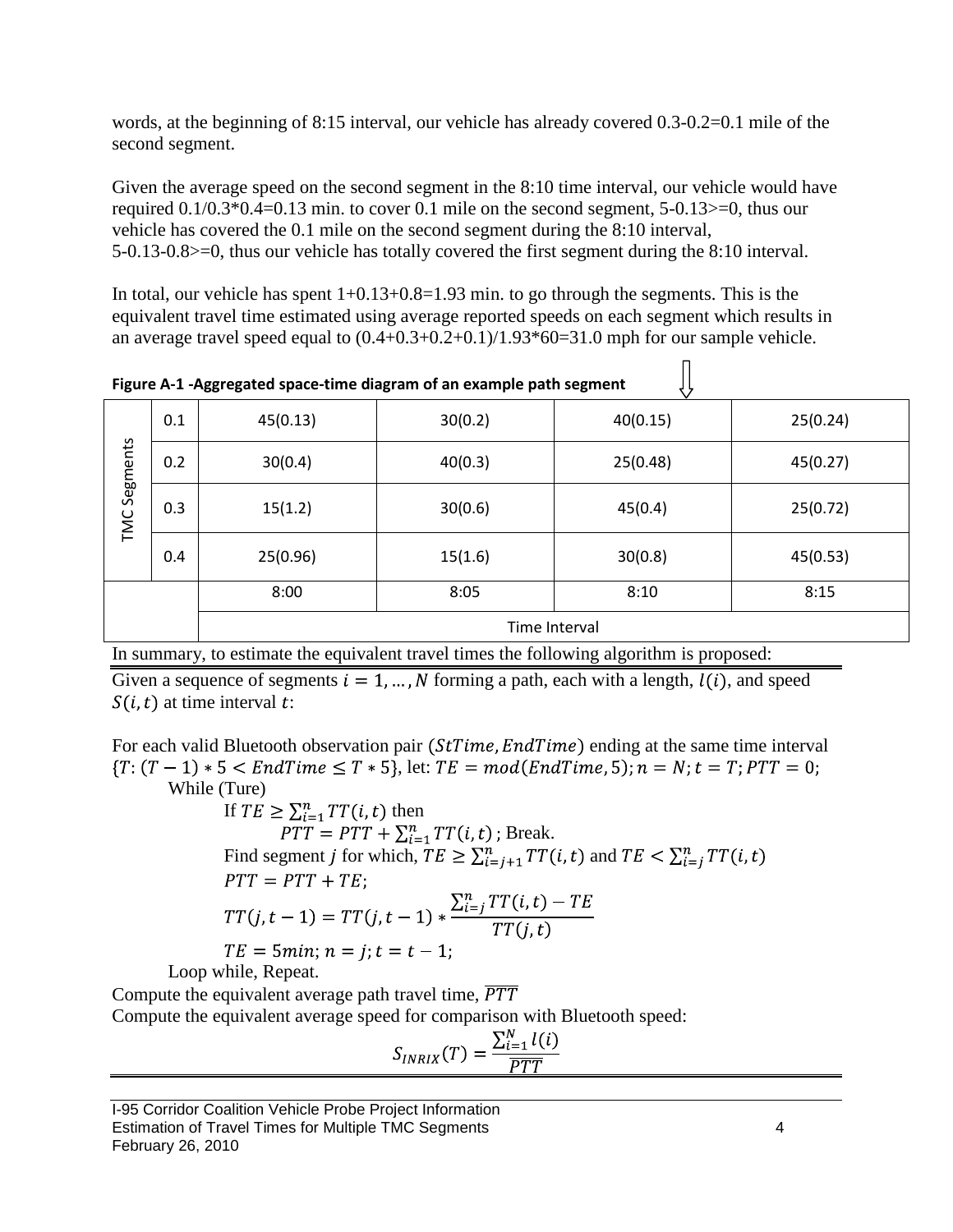The following is a worked out example using real Bluetooth and INRIX data from the September 2009 validation deployments in New Jersey. This example specifically illustrates the application of the proposed algorithm to estimate equivalent path-based speeds from INRIX data for each Bluetooth travel time observation. Two consecutive short TMCs (103-04311 and 103N04311) on southbound NJ-55 are considered. INRIX reported speeds and average travel times (minutes) on these two segments are shown in Figure A-2. Please note that times are in UTC.

| ents        | 0.19 | 49(0.24)      | 49(0.24) | 46(0.25) | 7(1.65) | 6(1.93) |  |  |
|-------------|------|---------------|----------|----------|---------|---------|--|--|
| TMC<br>Segm | 0.57 | 49(0.70)      | 49(0.70) | 46(0.74) | 7(4.89) | 6(5.70) |  |  |
|             |      | 21:25         | 21:30    | 21:35    | 21:40   | 21:45   |  |  |
|             |      | Time Interval |          |          |         |         |  |  |

**Figure A-2 - Aggregated space-time diagram of a real path segment**

To account for deviation from standard TMC lengths during Bluetooth deployments, adjusted travel times reported in the following table will be used in all ensuing calculations.

**Figure A-3 - Adjusted aggregate space-time diagram of a real path segment**

| Segments<br>TMC | (0.23) | 49(0.28)      | 49(0.28) | 46(0.30) | 7(1.97) | 6(2.30) |  |  |
|-----------------|--------|---------------|----------|----------|---------|---------|--|--|
|                 | (0.52) | 49(0.64)      | 49(0.64) | 46(0.68) | 7(4.46) | 6(5.20) |  |  |
|                 |        | 21:25         | 21:30    | 21:35    | 21:40   | 21:45   |  |  |
|                 |        | Time Interval |          |          |         |         |  |  |

Table A-1 shows the outcomes of applying the method on a Bluetooth sample and summarizes the procedure to estimate equivalent INRIX speeds when the proposed algorithm is utilized.

### *Conclusion*

The data validation effort for the Vehicle Probe Project optimally studies TMC segments of greater that one mile in length. However, not all TMC segments are greater than one mile. A method has been developed to validate data along roadways comprised of these shorter TMC segments by estimating the equivalent travel time based on a path of multiple TMC segments. The method developed utilizes an algorithm that has been found to calculate the equivalent average travel times and equivalent average speeds. Application of this method yields average travel times that are acceptable for validation efforts.